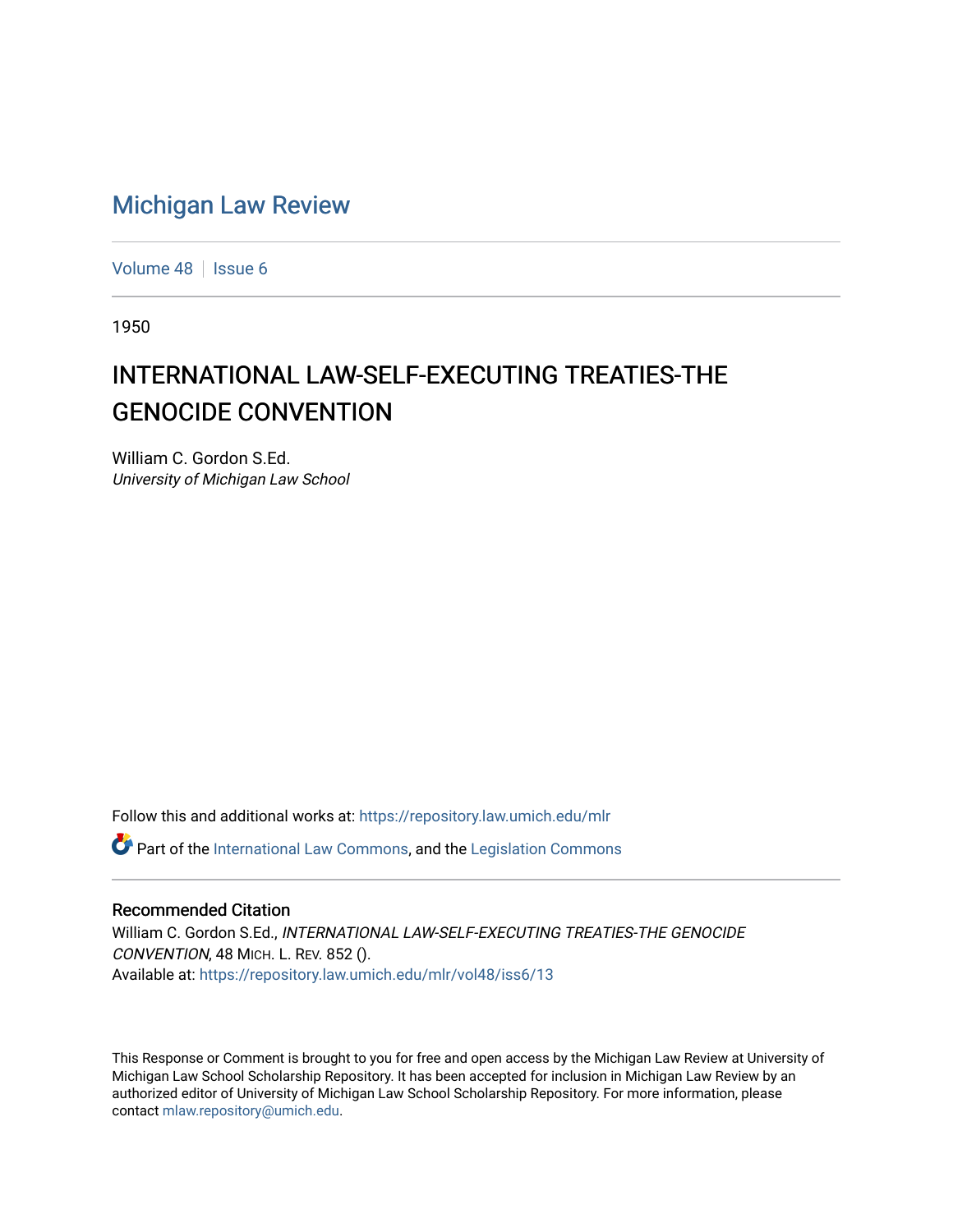INTERNATIONAL LAW-SELF-EXECUTING TREATIES-THE GENO-CIDE CONVENTION-The crime of genocide is committed when a person is harmed because of his nationality, race or religion.<sup>1</sup> Because of the number of offenses committed with genocidal motives during and before the last war,<sup>2</sup> and the shortcomings of the customary international law rules on the subject,<sup>3</sup> the General Assembly of the United

<sup>1</sup> See, in general, LEMKIN, Axis RULE IN Occupied EUROPE (1944); JESSUP, A MODERN LAW OF NATIONS 183-184 (1949). Lemkin, "Genocide as a Crime Under International Law," 41 Am. J. INT. L. 145 (1947). For historical aspects, see Radin, "International Crimes," 32 lowA L. REv. 33 (1946).

<sup>2</sup>See JEWISH BLACK BooK CoMMI'ITEE, THE BLACK BooK (1946).

<sup>3</sup> During the Nuremberg Trials, the International Military Tribunal decided, in effect, that only mass extermination carried on during the war was punishable. See OFFICE OF THE UNITED STATES CmEF COUNSEL FOR PROSECUTION oF Axis CRIMINALITY, NAZI CoNsPm-ACY AND AGGRESSION (Opinion and Judgment of the International Military Tribunal) 84 (1947).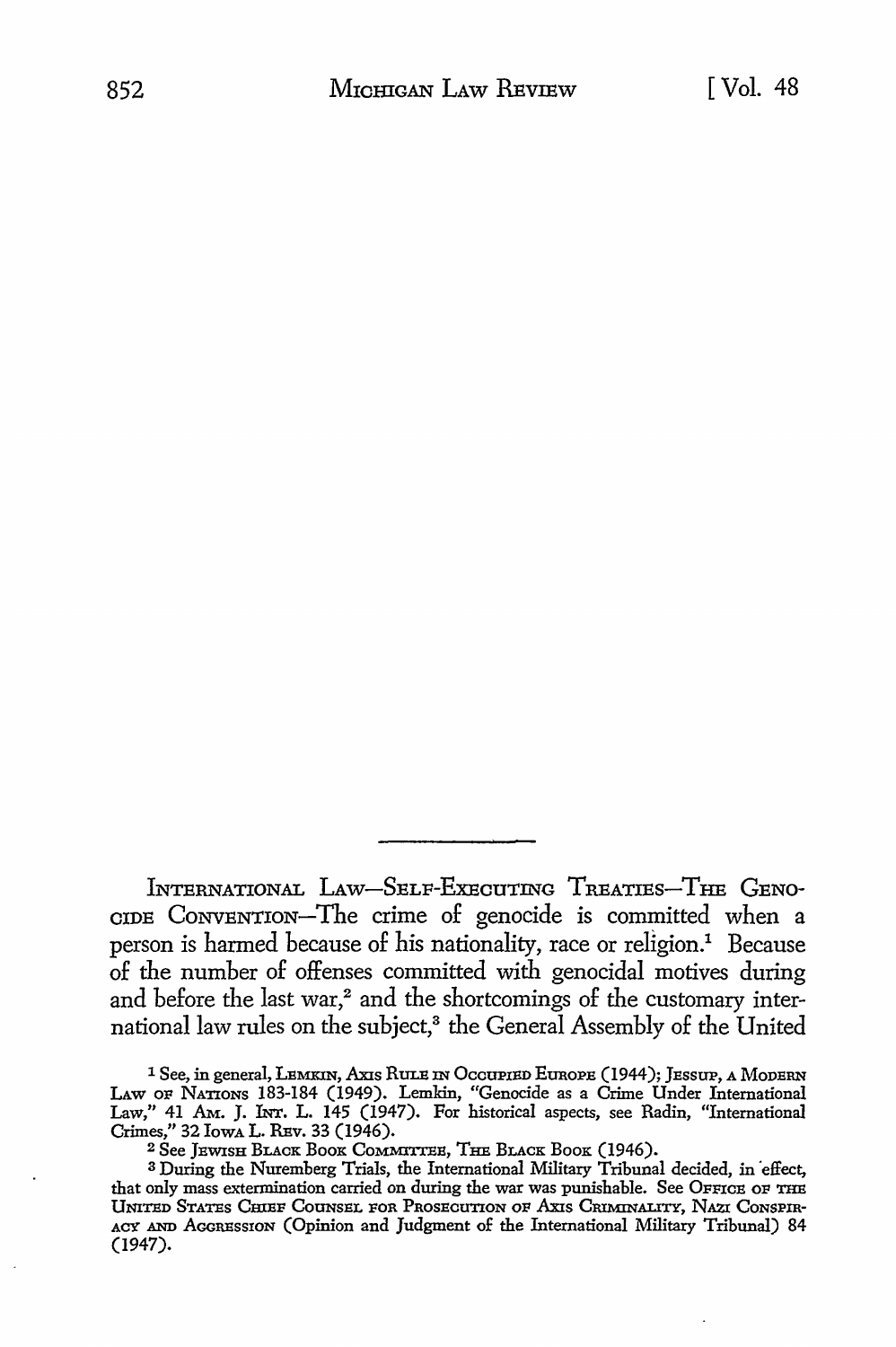#### 1950] COMMENTS 853

Nations unanimously adopted a Convention on Genocide, which has been submitted for ratification by the members, including the United States<sup>4</sup>

The Genocide Convention has been attacked in several recent articles appearing in the American Bar Association Journal.5 The core of the criticism concerns the domestic effect of treaties. The principal arguments advanced by opponents of the Convention can be placed **in** syllogistic form: (I) The Convention is a self-executing type of treaty, and would become automatically effective as supreme law of the United States.<sup>6</sup> (2) Other signatory powers would have to take supplemental action before the Convention would apply as their internal law. (3) Therefore, the United States, because of its "unique" constitutional standard,<sup>7</sup> would be at a comparative disadvantage in signing the Convention. Since the logic of these objections will also be deemed applicable to the Human Rights Covenant<sup>8</sup> when it evolves into treaty form, an examination of the qualities which mark a treaty as self-executing seems timely.

## A *Tests for Determining the Status of a Treaty Provision as Domestic* Law

As Chief Justice Marshall has said, a treaty is the law of the land and "equivalent to an act of the legislature, whenever it operates of itself without the aid of any legislative provision. But when the terms of the stipulation import a contract-when either of the parties engages to perform a particular act, the treaty addresses itself to the political, not the judicial department; and the legislature must execute the contract before it can become a rule for the court."<sup>9</sup> It is generally agreed that a treaty is self-executing when no legislation is required

<sup>4</sup> JOUR. OF THE GENERAL ASSEMBLY, No. A/P.V. 178 at 2-5a (Dec. 9, 1948). The text of the Convention may also be found in DEPT. OF STATE PuB. No. 3416 (1949); 5 U .N. Bul. 1012 (1948); 35 A.B.A.J. 57 (1949); 58 YALE L.J. 1157 (1949).

5 See, e.g., Phillips, ''The Genocide Convention: Its Effect on Our Legal System," 35 A.B.A.J. 623-5 (1949); 35 A.B.A.J. 288, 360 (1949). See also, White, "Tomorrow One May Be Guilty of Genocide," 12 TEx. B.J. 203 (1949) Cf. Bray and Liebhafsky, 28 MICH. ST. BAR. J. 42 (July 1949).

o U.S. CoNsT., Art. VI, §2.

7 See note 5, supra. Cf. Kuhn, ''The Genocide Convention and States Rights," 43 AM.. J. INT. L. 498 (1949).

s See, for example, Rix, "Human Rights and International Law: Effect of the Covenant on our Constitution," 35 A.B.A.J. 551, 554 (1949). Cf. Kunz, ''The United Nations Declaration of Human Rights," 43 AM.. J. INT. L. 316 (1949).

O Foster v. Neilson, 2 Pet. (27 U.S.) 253 at 314 (1829).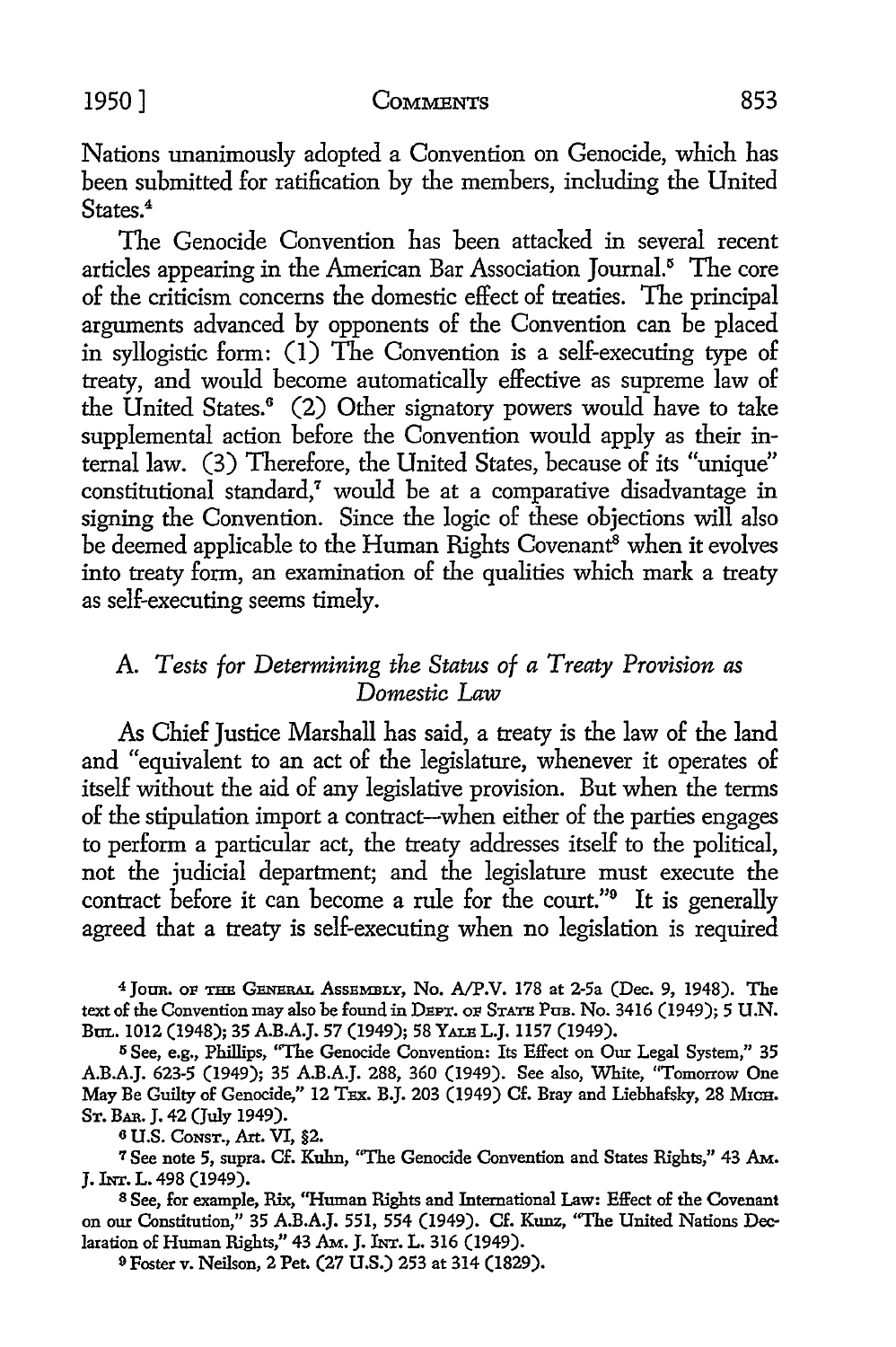to carry out its provisions.10 To determine whether legislative action is necessary, the intent of the parties, reflected primarily in the terms of the treaty, must be examined.11

The intent that there shall be legislative implementation must be presumed where the power to deal with the subject matter of the treaty is vested solely in, the legislature. For instance, the legislature must execute a treaty involving an outright appropriation of money. But no other type of treaty falls unmistakably within the exclusive domain of Congress.<sup>12</sup>

Intent is also beyond dispute when a treaty expressly stipulates for legislative implementation as a provision that the "powers agree ... to take, or propose to their ... lawmaking bodies, the necessary measures for insuring the execution of the present Convention."13

Outside of these areas, the cases have not been classified. A crosssectional analysis should reveal whether or not the courts have charted a consistent course in following Chief Justice Marshall's landmark opinion.

To determine whether uniformity of interpretation exists, a sampling should be made of provisions which the courts have deemed too clear for discussion.

Provisions of an act denying workmen's compensation benefits to nonresident aliens violated a treaty that nationals of either party injured within the territory of the other "shall ... enjoy the same rights and privileges as are or may be granted to nationals" of the. other, and under like conditions.<sup>14</sup>

Where a treaty provides that citizens of "each of the . . . Parties

10 In general, see 5 HACKWORTH, DIGEST OF INTERNATIONAL LAW 177 (1943); 5 MooRE, lNTBRNA'nONAL LAW DIGEST 221 (1906); Dickinson, *"Axe* the Liquor Treaties Self-Executingi'" 20 AM. J. INT. L. 444 (1926); Reiff, "The Enforcement of Multipartite Administrative Treaties in the United States," 34 AM. J. INT. L. 661 (1940).

11 See, for example, 5 HACKWORTH, DIGEST OF INTERNATIONAL LAW 180-183 (1943).

<sup>12</sup>Some writers feel that Congress must implement a variety of treaties. In general, see Anderson, ''Treaties as Domestic Law," 29 AM. J. INT. L. 472 (1935). Such contentions have not been home out by the cases. Concerning penalties, see United States v. Schooner Peggy, 1 Cranch (5 U.S.) 103 at 110 (1801); The Pictonian, (D.C. N.Y. 1924) 3 F. (2d) 145; Ex parte Toscano, (D.C. Cal. 1913) 208 F. 938. As to trade marks, see Bacardi Corp. v. Domenech, 311 U.S. 150, 61 S.Ct. 219 (1940). A treaty may even affect revenue matters and be self-executing, so long as money need not be appropriated. For example, most-favorednation clauses may overcome provisions of previous tariff acts without the need for legislative

support. 13 Convention for the Protection of Migratory Birds, 39 Stat. L. 1702 (Aug. 16, 1916), Art. VIII. See also, Five Per Cent Cases, 6 Cust. App. 291 at 328-331 (1915), reversed on other grounds, 243 U.S. 97, 37 S.Ct. 346 (1917).

<sup>14</sup>Antosz v. State Compensation Commissioner, 130 W.Va. 260, 43 S.E. (2d) 397 (1947); see also Vietti v. Mackie Fuel Co., 109 Kan. 179, 197 P. 881 (1921).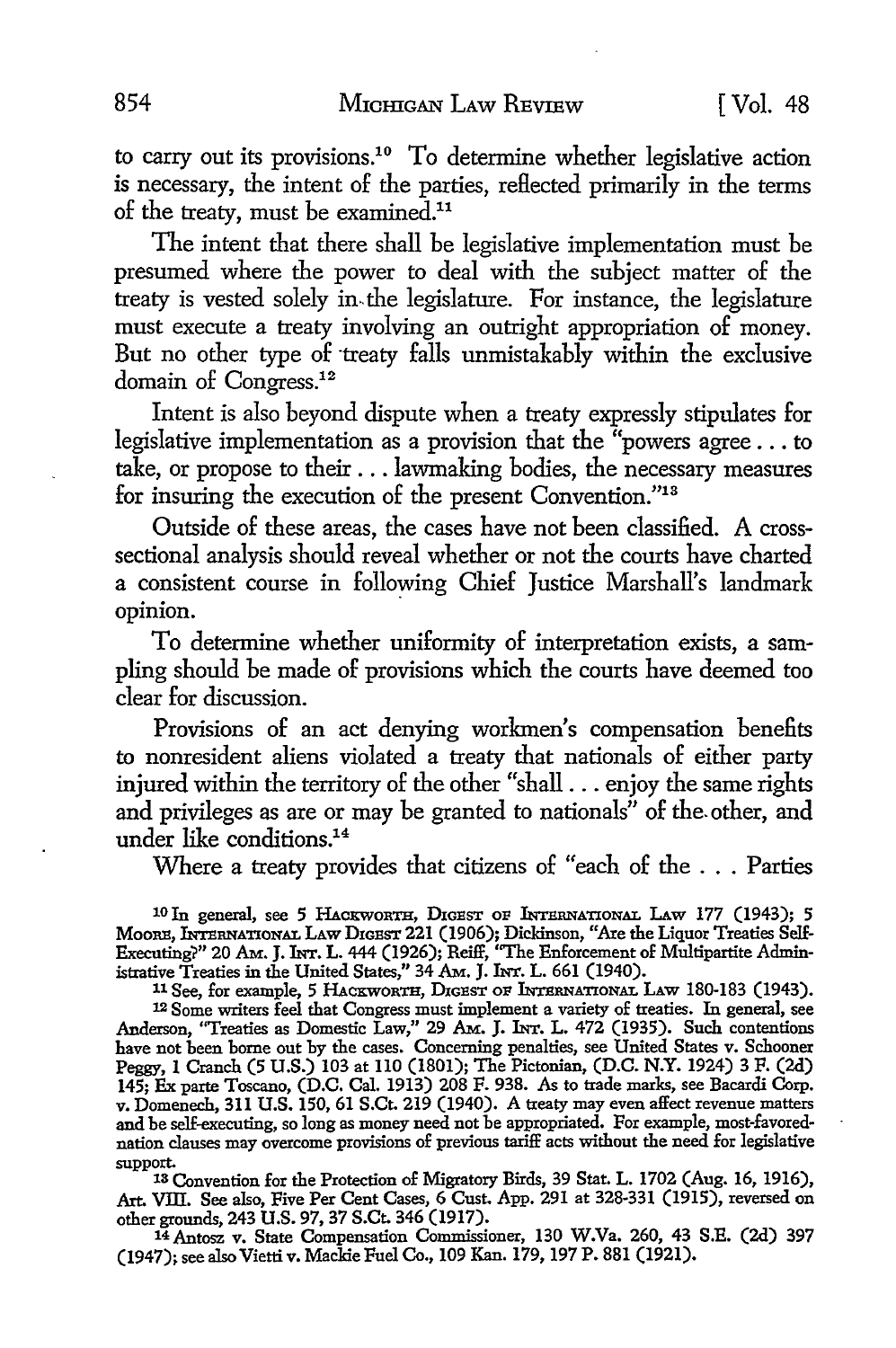shall have liberty to ... reside in the territories of the other to carry on trade,"15 it was considered self-executing without question.

The self-executing character of a Convention was unchallenged where it provided that consuls "shall enjoy in both countries all the rights ... which are or may hereafter be granted to the officers of the same grade, of the most favored nation."<sup>16</sup>

A provision that a national of one party inheriting realty in the territory of the other party "shall be allowed a term of three years in which to sell" the property<sup>17</sup> was considered self-executing without discussion.

l. *Rejected tests.* Before attempting to filter out common elements present in these cases, several conclusions which may arise upon superficial analysis of the subject may be rejected.

The *nature or purpose of the treaty* is not of substantial importance in determining its self-executing character. When its purpose is easily fulfilled, a treaty would tend to be self-executing more frequently than if the machinery for execution were complex. Thus, the unconditional most-favored-nation clause, exemplified by the first two types of treaties discussed, is typically self-executing.18 But treaties are not susceptible of classification on the basis of their inherent nature or purpose apart from the limited area in which Congress alone can act. When mostfavored-nation clauses were conditional in form, for example, the execution of the condition was frequently left to the legislature.19 Even a treaty of cession could require legislation, expressly or by implication.20 Therefore, the particular objective for which a treaty is created does not ordinarily limit the freedom of the framers in determining its domestic effect.

The presence of *language of futurity* will not deter the courts from giving immediate effect to a treaty. The language of all the provisions sampled is cast in the future tense.<sup>21</sup>

<sup>15</sup> Asakura v. Seattle, 265 U.S. 332, 44 S.Ct. 634 (1924).

16 Santovincenzo v. Egan, 284 U.S. 30, 52 S.Ct. 81 (1931). See also Dainese v. Hale, 91 U.S. 13, 23 L. Ed. 190 (1875).

11 Clark v. Allen, 331 U.S. 503, 67 S.Ct. 1431 (1947).

1s See, for example, Bill Co. v. United States, (Cust. & Pat. App. 1939) 104 F. (2d) 67 at 70-71. See in general, 5 HACKWORTH, DIGEST oF hrrERNATIONAL LAw 180-183 (1943).

19 See, in general, REPORT BY WICKERSHAM TO LEAGUE CODIFICATION COMMITTEE, LIN pub. C. 205, M.79, 1927 V [1927 v. 10], 22 AM. J. INT. L. SPEC. SUPP. 134 (1928).

<sup>20</sup>See, for example, Foster v. Neilson, 2 Pet. (27 U.S.) 253 (1829). Ordinarily, a treaty for the cession of territory does not require legislative assistance, and traditional interpretation is of some importance. De Lima v. Bidwell, 182 U.S. 1 at 195, 21 S.Ct. 743 (1900).

21 See also, United States v. 43 Gallons of Whiskey, 93 U.S. 188 at 196, 23 L. Ed. 846 (1876); Bill Co. v. United States, (Cust. & Pat. App. 1939) 104 F. (2d) 67.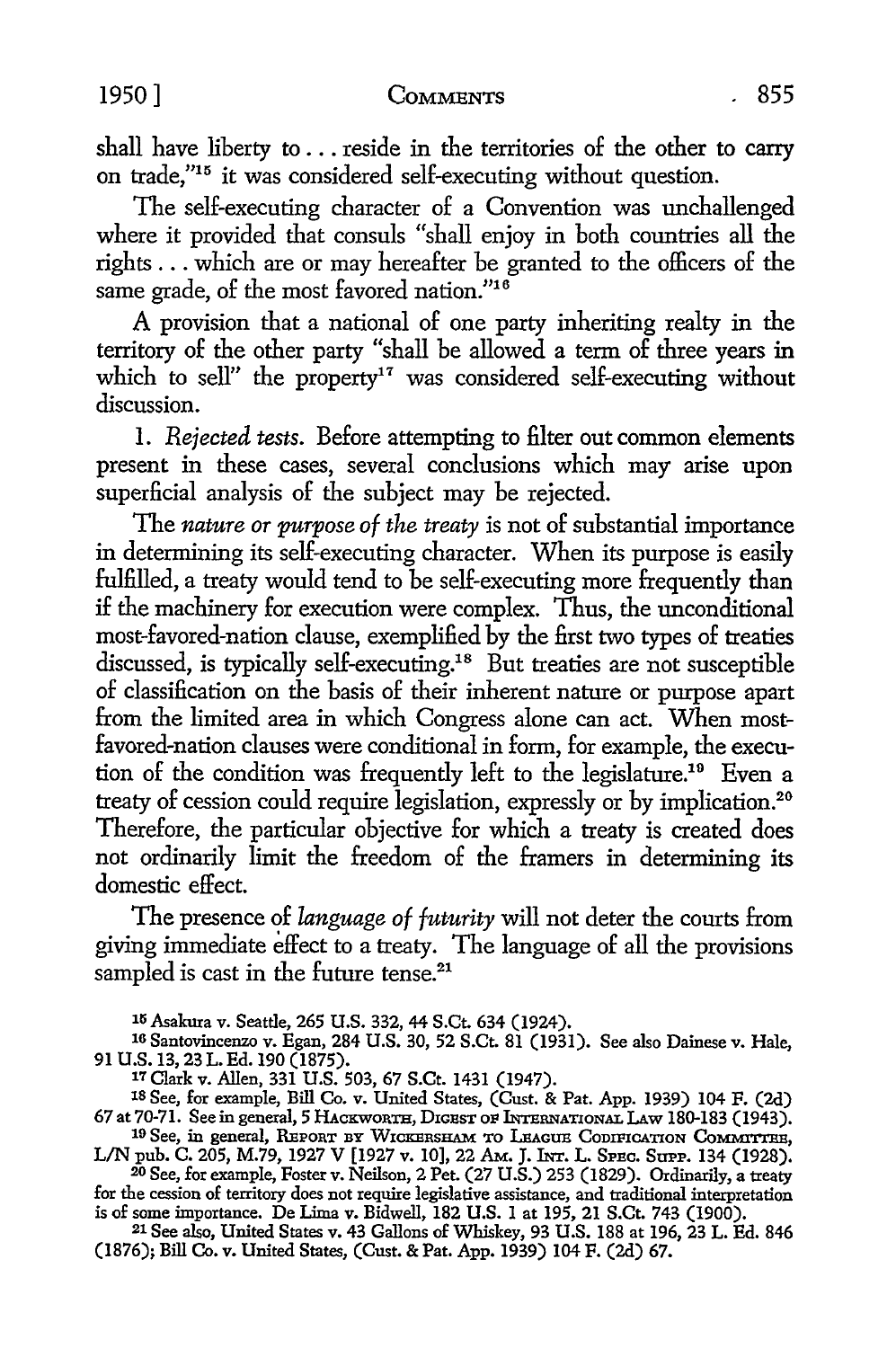2. *Common factors.* Two common factors appear which may indicate the formula used by the courts.

The operative language of the sample treaties provides for *future protection* under the terms of the instrument itself or by some machinery incorporated into the treaty. Furthermore, individual rights are protected in all these instances.

. Alternatively, a broader test is suggested by the foregoing provisions and by the opinion of Chief Justice Marshall. The *future action* de manded by the terms of the treaties need not be performed by the legislature.

Two cases in particular highlight these two common factors.

In the *Robertson* case,<sup>22</sup> a provision that rights of priority as to patents "shall be extended by each of the ... parties" was denied automatic operation. The protection given individuals by this provision had to await the will of the legislature. Also, further cases show that the test of future protection is too narrow. A provision that "a neutral power which receives ... troops belonging to ... belligerent armies shall intern them ... at a distance from the theater of war" is penal in nature, rather than protective.<sup>23</sup> Yet, it was considered self-executing. This provision also indicates that individual interests are not always at stake in self-executing treaties. Such a treaty may concern national interests as well.<sup>24</sup>

Does the futurity of legislative action test separate the cases? In the *Bacardi* case,<sup>25</sup> the court found self-executing a provision that trade marks "shall be admitted to registration ... and legally protected in the other ... States upon compliance with the formal provisions of the domestic law of such States." Individual rights are protected; but unlike the *Robertson* case,<sup>26</sup> future legislative action is not necessary. Only individual action is required in complying with the formal prerequisites of domestic law.

3. *Present action.* When a treaty is capable of immediate application, it is self-executing. Use of the present tense furnishes clear evi-

24 See also, Head Money Cases (Edye v. Robertson; Cunard S.S. Co. v. Robertson), 112 U.S. 580 (1884).

25 Bacardi Corp. v. Domenech, 311 U.S. 150 at 158, 61 S.Ct. 219 (1940).

26 Robertson v. General Electric Co., (C.C.A. 4th, 1929) 32 F. (2d) 495.

<sup>22</sup>Robertson v. General Electric Co., (C.C.A. 4th, 1929) 32 F. (2d) 495. The circuit court of appeals reversed, General Electric Co. v. Robertson, (D.C. Md. 1928) 25 F. (2d) 146.

<sup>&</sup>lt;sup>23</sup> Ex parte Toscano, (D.C. Cal. 1913) 208 F. 938. See also, United States v. Schooner Peggy, 1 Cranch (5 U.S.) 103 at ll0 (1801). The Pictonian, (D.C. N.Y. 1924) 3 F. (2d) 145; Cook v. United States, 288 U.S. 102, 53 S.Ct. 305 (1933); United States v. Kearny, 2 Extraterritorial Case, (U.S. Ct. for China) 665 at 669-671 (1923).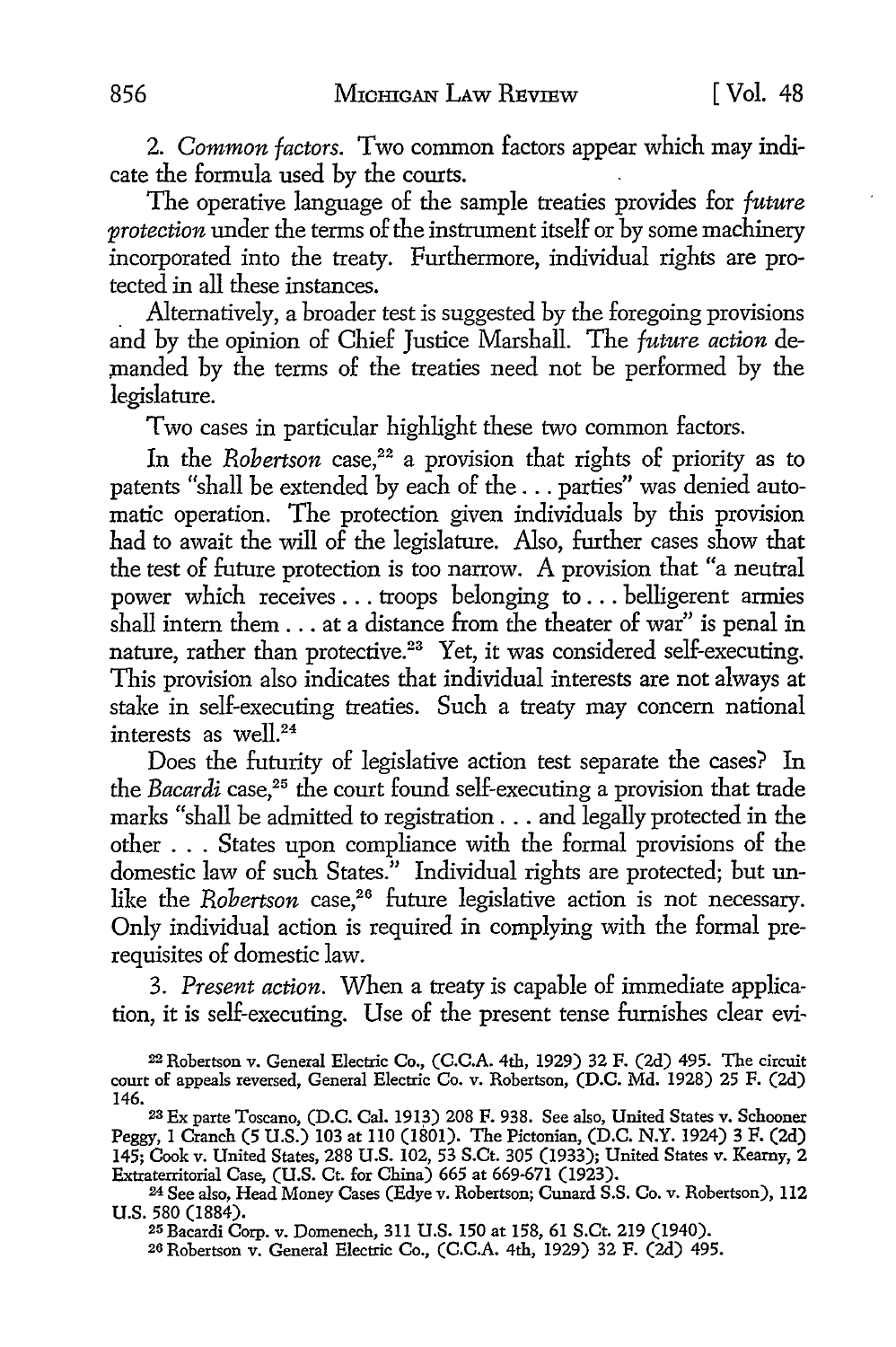#### 1950] COMMENTS 857

dence of intent to make the treaty automatically operative. For example, a provision that consuls "are authorized to require the assistance of local authorities for the ... arrest . . . of ... deserters ... " was selfexecuting.<sup>27</sup> Even though a provision is cast in apparently future form, the framers of the treaty may contemplate present effectiveness. Thus a provision that grants of land "shall remain ratified and confirmed"28 requires no supporting legislation and is self-executing.

4. Summary. The courts appear to follow the test frequently announced, that a treaty is self-executing if it is intended to operate as domestic law without enabling legislation. The most evasive part of this formula used by the courts is the determination of the draftsman's intent. To aid in ascertaining intent, the following classification of treaty provisions is suggested.

Legislative action is clearly demanded where the subject matter of the treaty falls into a category over which Congress has exclusive power or where the treaty calls for legislative implementation by its own terms. Legislation is unnecessary where the terms of the treaty clearly call for immediate operation. A treaty may be self-executing, although it is to become effective at a future date, so long as future action by the legislature is not required in order that the treaty operate as domestic law. Besides the terms of the provision, traditional treatment,<sup>29</sup> the expression of executive or legislative views,<sup>30</sup> preparatory work,<sup>31</sup> other provisions of the same treaty, and in some instances, the use of the future tense,<sup>32</sup> may aid in determining the intent of the parties.

27 Tucker v. Alexandroff, 183 U.S. 424 at 429, 22 S.Ct. 195 (1901).

28 For example, when the Spanish text of the treaty which was denied immediate effect in Foster v. Neilson, [2 Pet. (27 U.S.) 253 (1829)] was brought to the attention of the Supreme Court in a later case, the Court speaking again through Chief Justice Marshall decided that the treaty, construed in the light of the Spanish as well as the English text, was self-executing. United States v. Percheman, 7 Pet. (32 U.S.) 51 (1833). See also, United States v. Arredando, 6 Pet. (31 U.S.) 691 (1832); United States v. Garrow, (Cust. & Pat. App. 1937) (No. 4018) T.D. 48208; 24 Cust. & Pat. App. 410, 88 F. (2d) 318; Garcia v. Lee, 12 Pet. (37 U.S.) 511 (1838); United States v. Schooner Peggy, 1 Cranch (5 U.S.) 103 at 110 (1801).

29 Traditional interpretation of a type of treaty may exert some inHuence on the courts. Treaties dealing with patents have never been found self-executing. See, for example, Robertson v. General Electric Co., (C.C.A. 4th, 1929) 32 F. (2d) 495. See also De Lima v. Bidwell, 182 U.S. 1 at 195, 21 S.Ct. 743 (1900).

30 For an example of executive view and practice, see Petition of Georgakopoulos, (D.C. Pa. 1948) 81 F. Supp. 411; 5 HACKWORTH, DIGEST OF INTERNATIONAL LAW 180-184 (1943).

312 HYDE, INTERNATIONAL LAW 1482-1483 (1945).

32 Courts sometimes speak of language of futurity as a factor, Robertson v. General Electric Co., (C.C.A. 4th, 1929) 32 F. (2d) 495. But if the treaty is to operate only at a future date, the use of the future tense is necessary and is not indicative of intent that the treaty require legislation.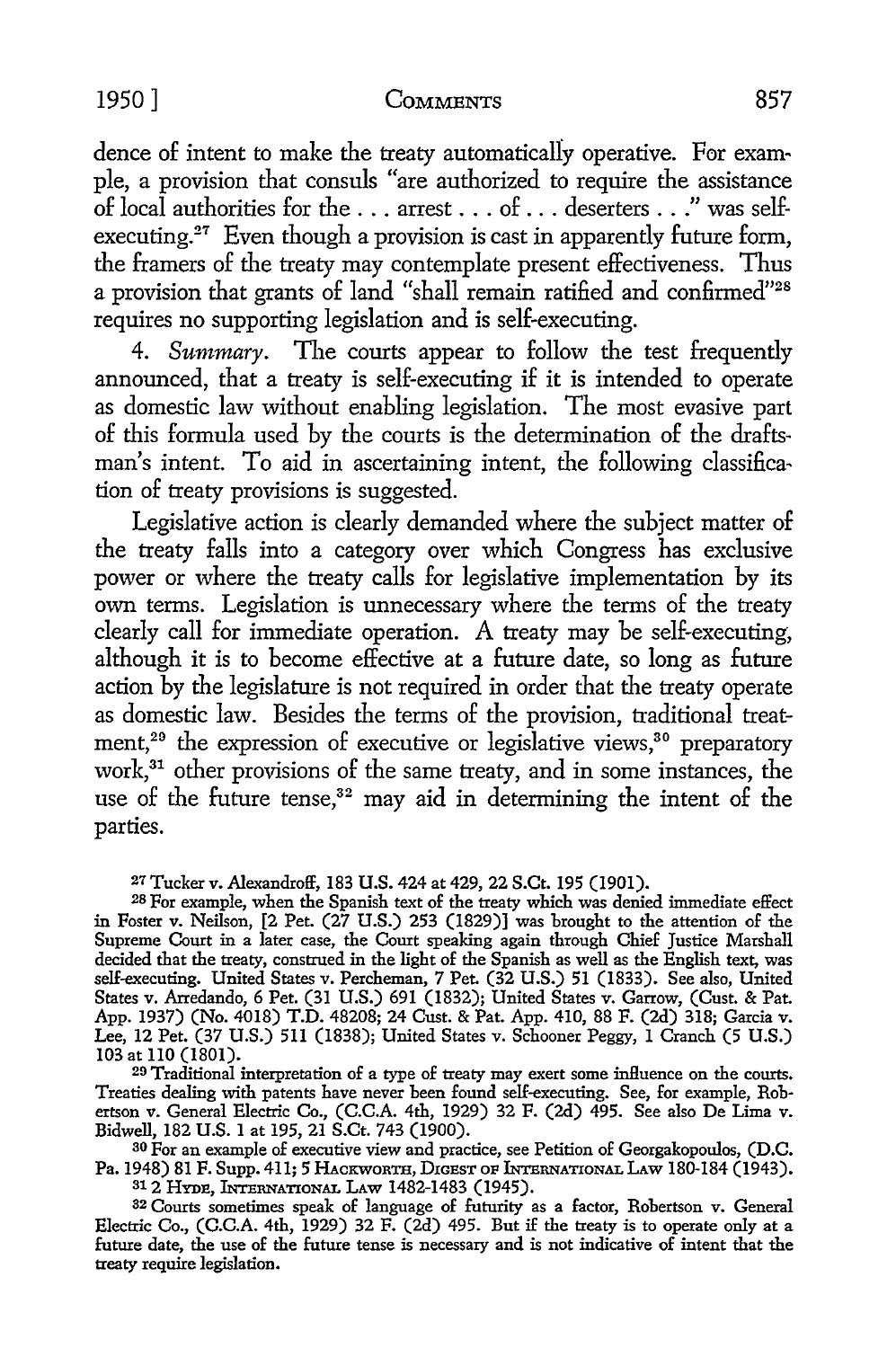### B. *The Convention*

1. *In general.* Although treaties aimed at the elimination of international crimes may require legislation to establish penalties and methods of enforcement, a need for supplementation is not absolute.<sup>33</sup> Therefore, the Convention must be construed to test the major premise of its opponents that the treaty is self-executing.

Substantive provisions begin by defining the crime of genocide and the scope of the Convention.<sup>34</sup> The heart of the Convention, Article V,35 is withdrawn from the realm of self-execution by express stipulation. In order to determine whether this stipulation permeates the entire treaty, the structure of the Convention must be further examined.

2. *International enforcement.* Provisions to enforce the international law liability which results whenever a state breaches its treaty obligations act only upon nations. 36 They cannot reach within the borders of a state to operate as its internal law.<sup>37</sup>

3. *Domestic enforcement.* Enforcement on the domestic level is also contemplated.

*a.* Article V clearly demands legislative implementation by its own terms.

*b.* Article VI provides that "persons charged with genocide ... shall be tried by a competent tribunal of the state in the territory of

33 The United States is frequently a party to agreements for the prevention of international crimes. In addition to extradition treaties, see, for example, treaties entered into for the suppression of obscene publications, U.S. TREATY SER. No. 559 (Dept. of State 1911); for the elimination of white slave traffic, U.S. TREATY SER. No. 496 (Dept. of State 1904); and for the control of opium trade, U.S. TREATY SER. No. 612 (Dept. of State 1913).

84 CoNVENTION ON THE PREVENTION AND PUNISHMENT OP THE CRIME OP GENOCIDE, Articles II-IV. See, in general, "Genocide: A Commentary on the Convention," 58 YALE L. J. 1142 (1949).

<sup>35</sup> "The contracting parties undertake to enact, in accordance with their respective constitutions, the necessary legislation to give effect to the provisions of the present convention, and in particular, to provide effective penalties for persons guilty of genocide.  $\ldots$ ." CONVEN-TION ON THE PREVENTION AND PUNISHMENT OP GENOCIDE, Article V.

86 Contracting parties may call upon "organs of the United Nations to take such action under the charter of the United Nations as they consider appropriate for the prevention and suppression of acts of genocide. ..." CONVENTION ON THE PREVENTION AND PUNISHMENT OF THE CRIME OP GENOCIDE, Article VIII.

"Disputes between contracting parties relating to the interpretation, application, or fulfillment of the present convention, including those relating to the responsibility of a state for genocide, .... shall be submitted to the International Court of Justice at the request of any of the parties to the dispute." CONVENTION ON THE PREVENTION AND PUNISHMENT OF THE CRIME OF GENOCIDE, Article IX.<br>87 Only states could initiate action under these provisions. See Economic and Social.

Council, Doc. No. E/ 623 at 627 (Jan. 30, 1948). In any event, the sanctions provided can only be used against states. See "Genocide: A Commentary on the Convention," 58 YALE L.J. 1142 at 1148 (1949).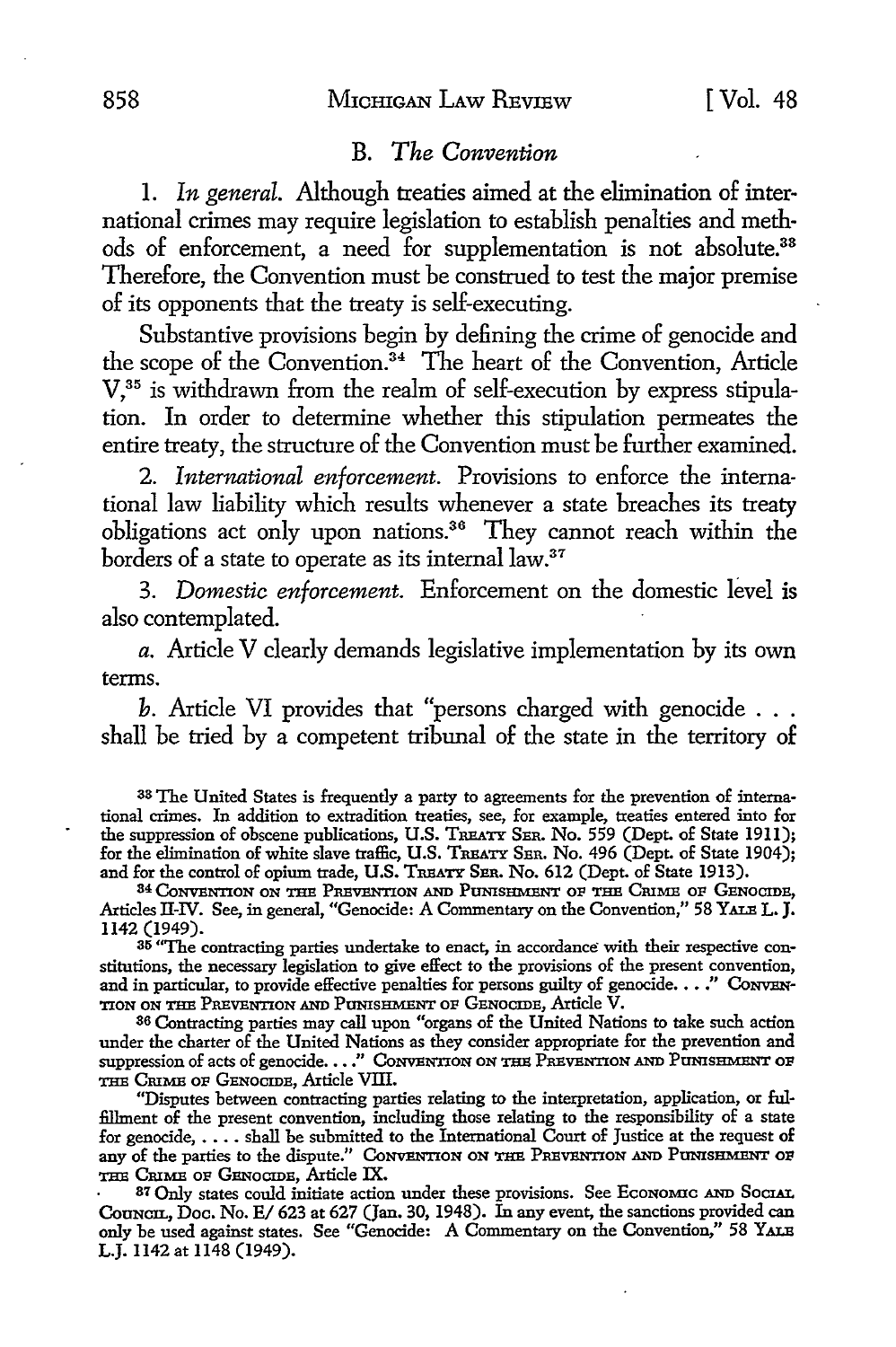#### 1950] COMMENTS 859

which the act was committed, or by such international penal tribunal as may have jurisdiction with respect to such contracting parties as shall have accepted the jurisdiction.  $\ldots$ <sup>38</sup> Machinery for trying such cases in our state or federal courts would appear to exist; of course, the usual procedural safeguards of our Constitution would apply.39 In any event, legislative action making genocide a domestic crime is required by Article V before trial could take place. Since this key provision must await the will of the legislature, dependent provisions take on like color.

*c.* Under Article VII, the contracting parties pledge themselves "to grant extradition in accordance with their laws and treaties in force"40 when genocide is committed. Ordinarily, extradition is not granted unless the offense is listed as an extraditable crime. Article VII may have the effect of adding genocide to the group of offenses for which extradition may be granted, obviating the need for formal inclusion by the legislature. Extradition is granted because of the violation of laws of another country, without reference to the requirement of Article V that each country pass legislation making genocide a crime within its own jurisdiction.41 But even if the provision for extradition is automatically operative, the United States would be obliged to return offenders to the territory in which genocide was committed only where an extradition treaty was in existence.<sup>42</sup>

# C. *Conclusion*

The opponents of the Convention seem to have misconceived the factors which make a treaty self-executing. Only a narrow segment of the Genocide Convention may be self-executing. Assuming that the treaty were automatically effective, the United States would not neces-

88 CONVENTION ON THE PREVENTION AND PUNISHMENT OF THE CRIME OF GENOCIDE, Article VI.

treaty, Terlinden v. Ames, 184 U.S. 270 at 289, 22 S.Ct. 484 (1902).

<sup>89</sup>No international penal tribunal has been created. Such a tribunal could not grow out of this Convention without the consent of each party. Article of Raphael Lemkin in 95 CoNc. REC. APP. A 1270, A 1271 (Mar. 3, 1949); Dept. of State Pub. 3643 at p. 69, I.O.C.S. III, 39 (1949).

<sup>&</sup>lt;sup>40</sup> CONVENTION ON THE PREVENTION AND PUNISHMENT OF THE CRIME OF GENOCIDE, Article VII.

<sup>&</sup>lt;sup>41</sup> A self-executing construction may fail if sufficient weight is given the preparatory work of the Convention. The United States representative on the Legal Committee said, "Until the Congress of the United States shall have enacted the necessary legislation to implement the convention, it will not be possible .•• to surrender a person accused of a crime not already extraditable under existing laws." See Dept. of State Pub. 3643 at p. 69, **I.O.C.S.**  III, 39 (1949). 42 The United States refuses to surrender criminals of another country in the absence of